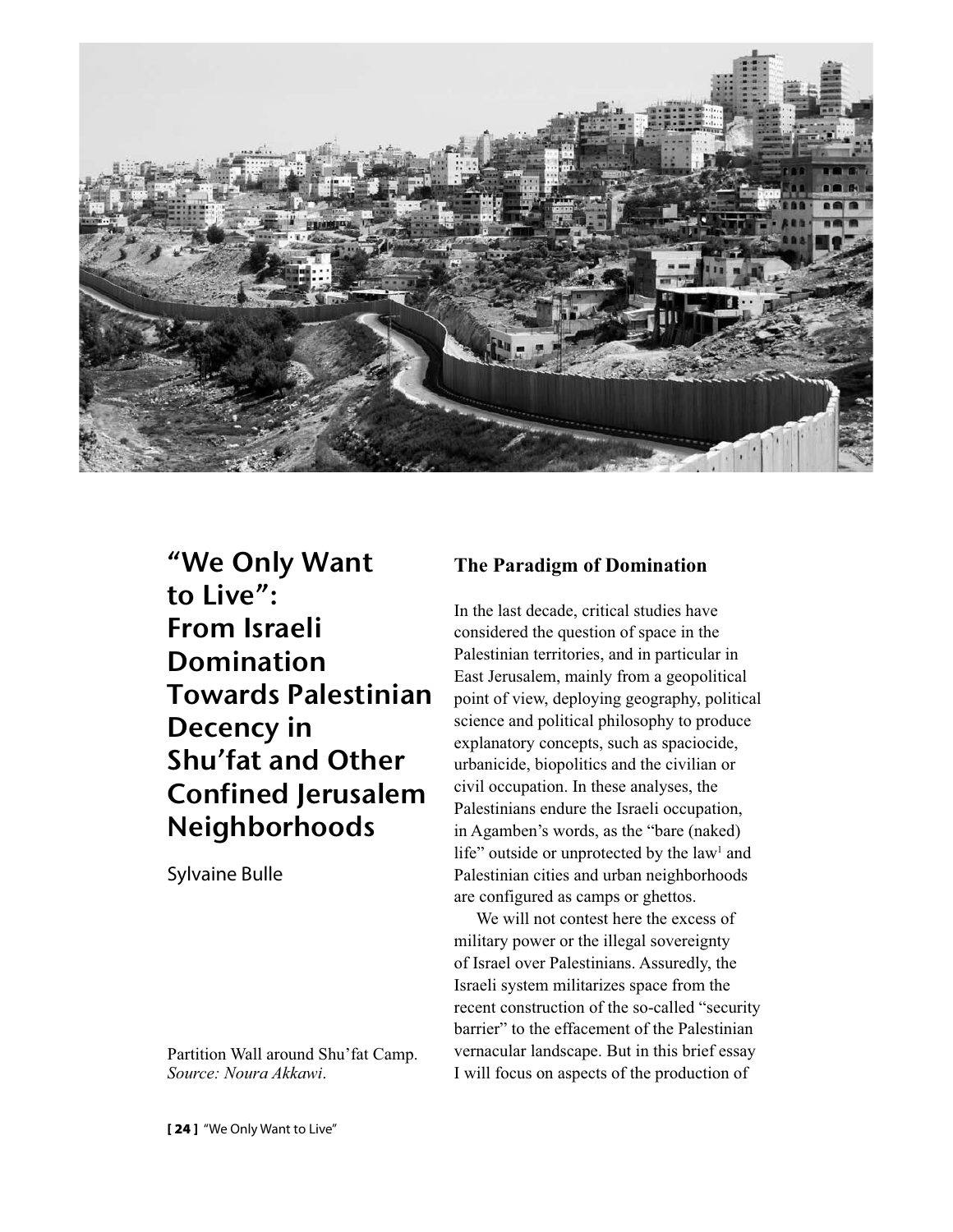space that the categories of "external domination" do not usually address – whether the internal fractures and post-Oslo new "public" spaces of urban Ramallah or the individual and family initiatives of Shu'fat residents to create new livable spaces in the shadow of the Wall.

In order to examine other social aspects of the "urban" question in Palestine, I will briefly develop two cases from separate time periods. One is the process initiated with the Oslo Accords and the urban development in the Palestinian territories from 1995 to 2000. The second case is that of the Shu'fat refugee camp, currently surrounded by the Wall. In this latter case, I am particularly interested in the sense of privacy and intimacy and the concern for privacy, dignity and decency asserted on an individual level by Shu'fat's residents, which also provides an opportunity to interrogate the place of individual liberalism.2 In both cases, our approach assumes the existence within Palestinian communities of heterogeneity, diversity, and pluralism that an analysis which focuses solely on domination may not recognize.

I will briefly shed light on the urban fabric in Palestine during the period of the Oslo Accords (1995-2000) to show several urban social patterns created in that period that are not directly the effects of geopolitics or the "civilian occupation" but mainly effects of what I term the "cosmo-political" or the model of universal modernity, which includes economic regulations in an international commercial framework, the free flow of capital and goods, and a political system based on elections.<sup>3</sup> I thus suggest that behind the geopolitically devised walls and the conflict of sovereignty, there is also the impact of global economies and a transmission of globalization which, combined with local identities, is expressed in new forms of urban production. We will, thus, assume that political regimes (such as the Israeli occupation of the West Bank and Gaza) cannot suppress all urban and social development. There are deep resistances to, and discrepancies between, institutional and political structures, and the urban and social rhythms of a place.

Observing a limited time period in Palestine—reconstruction between 1995 and 2000—reveals the plurality of Palestinian space. The structure of social life during this ephemeral period of "peace" engendered inequalities that were different from those of occupation. The eruption of international stakes, and the opening to the world made possible by the "peace" process, changed the urban structure of Palestinian cities considerably.

# **Oslo, Globalization and Slow Frontiers: Pacification in Palestine and its Consequences (1995-2002)**

The Oslo period (1995-2000) and the period prior to the construction of the Wall (until 2002) is the context for our analysis of the present. Careful observation of this period reveals the difficulties of differentiating between the urban effects of reconstruction (or "pacification") and the urban effects of domination by war. The Palestinian occupied territory is not only disjointed and isolated by separation barriers,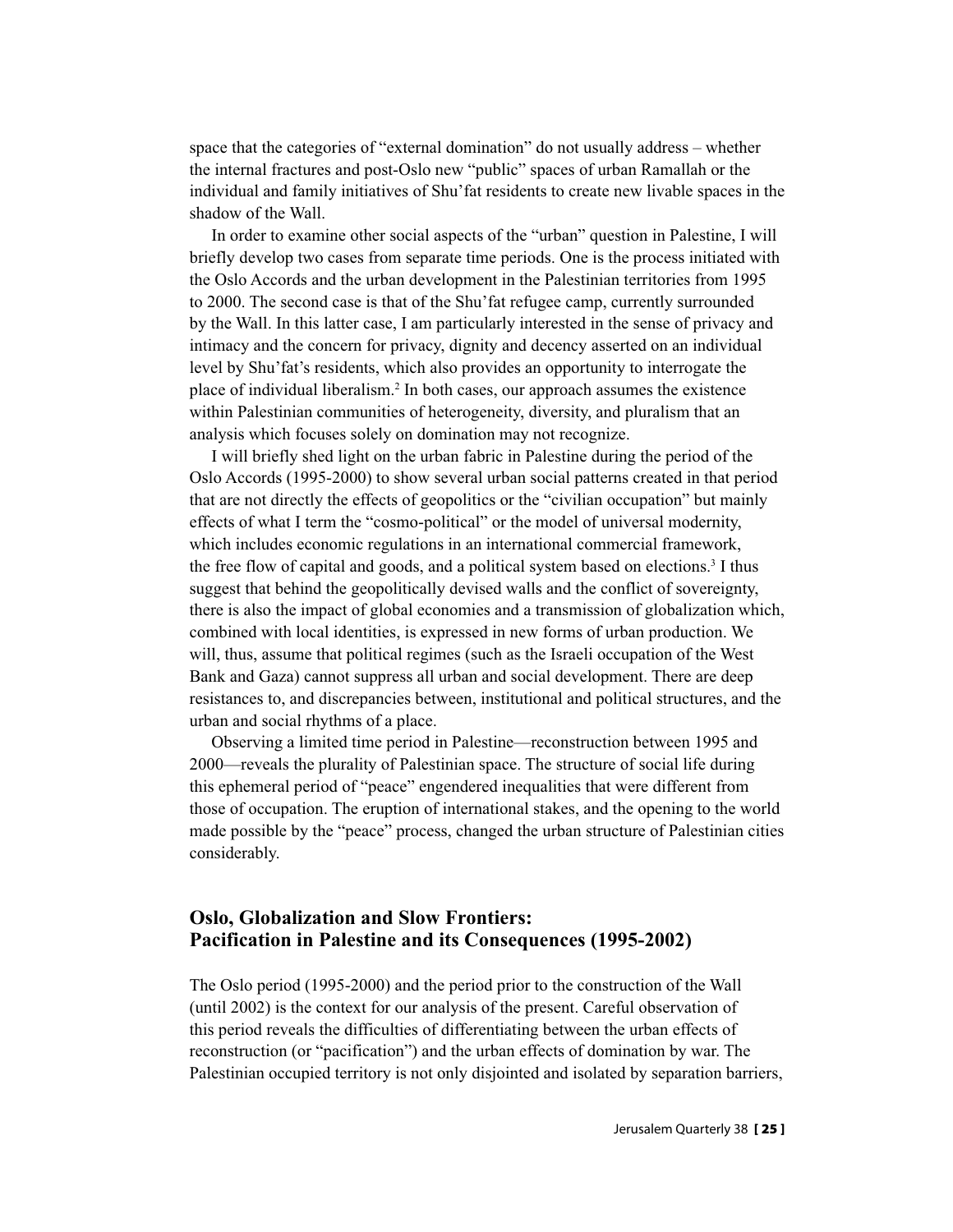it is also fragmented by "slow frontiers," more or less visible, within urban Palestinian society—frontiers that reinforce the power of one over another, not territorially but socially.

A new class of economic and political entrepreneurs was born in the wake of post-Oslo national reconstruction, tied to an international system, who directed the culture of peace and economic liberalism and its concomitant economic effects: the building of infrastructure of all kinds, especially urban management; the exploitation of customs, border crossings, taxi services and transport in general; communications and related investments, and other licenses, as well as the accumulation of capital and access to symbolic resources. At the same time, a proliferation of NGOs, professional consultants, service providers (political experts, lawyers, engineers, etc.) appeared in the sectors of human rights, education, women's rights, the environment and health.<sup>4</sup> They participate in the management of the city, the construction of democratic and liberal spaces, mobilizing the notion of the "public good" in order to develop private enterprises in the spirit of a market economy, creating in turn, a new public sphere. At the same time 150,000 Palestinians returned from exile in Europe or the Gulf countries where they had settled.

The national liberation movement was effectively subsumed by a nascent capitalism. The dream of the nation was "realized" through investment, mostly in real estate. A city like Ramallah where the elite, the decision makers and the new national and regional administration was established, was shaped by universal or transnational influences, due the strong role of the Diaspora or the Palestinian upper class. Global culture, re-interpreted locally, took root in open urbanized spaces, for instance in "downtown" Ramallah, which became more accessible than Jerusalem, the economic, political, and cultural capital of the West Bank until the Oslo years, when most West Bank residents were barred from entry into the city.

During the "golden age of Oslo", land prices soared. The real estate market experienced a considerable increase due to speculation and the monopoly of private investors. New fragmented neighborhoods were built on the periphery of cities and towns without concern for quality, spatial logic or organic relations to the existing city – and above all without any consideration of diversity, public space, or other social pre-occupations.<sup>5</sup>

The process of opening up to the world was but another form of fragmentation. Globalized or transnational forms of this fragile reconstruction, have served to further accentuate the invisible borders, the social and spatial distances between the various strata of a community unified by virtue of its destiny.

One result of the reconstruction appears here as an accentuation of the social segregation inside the Palestinian cities: refugees versus those from the Diaspora, poor versus rich, condominiums versus camps. We consider that a large number of Palestinians refugees like the Palestinians of Jerusalem, or ordinary inhabitants, also remain victims of colonialism as well as capitalism.

The urban euphoria of 1995-2000 brought to the fore the visible and invisible borders that traverse cities, making evident the durable ruptures of time. These new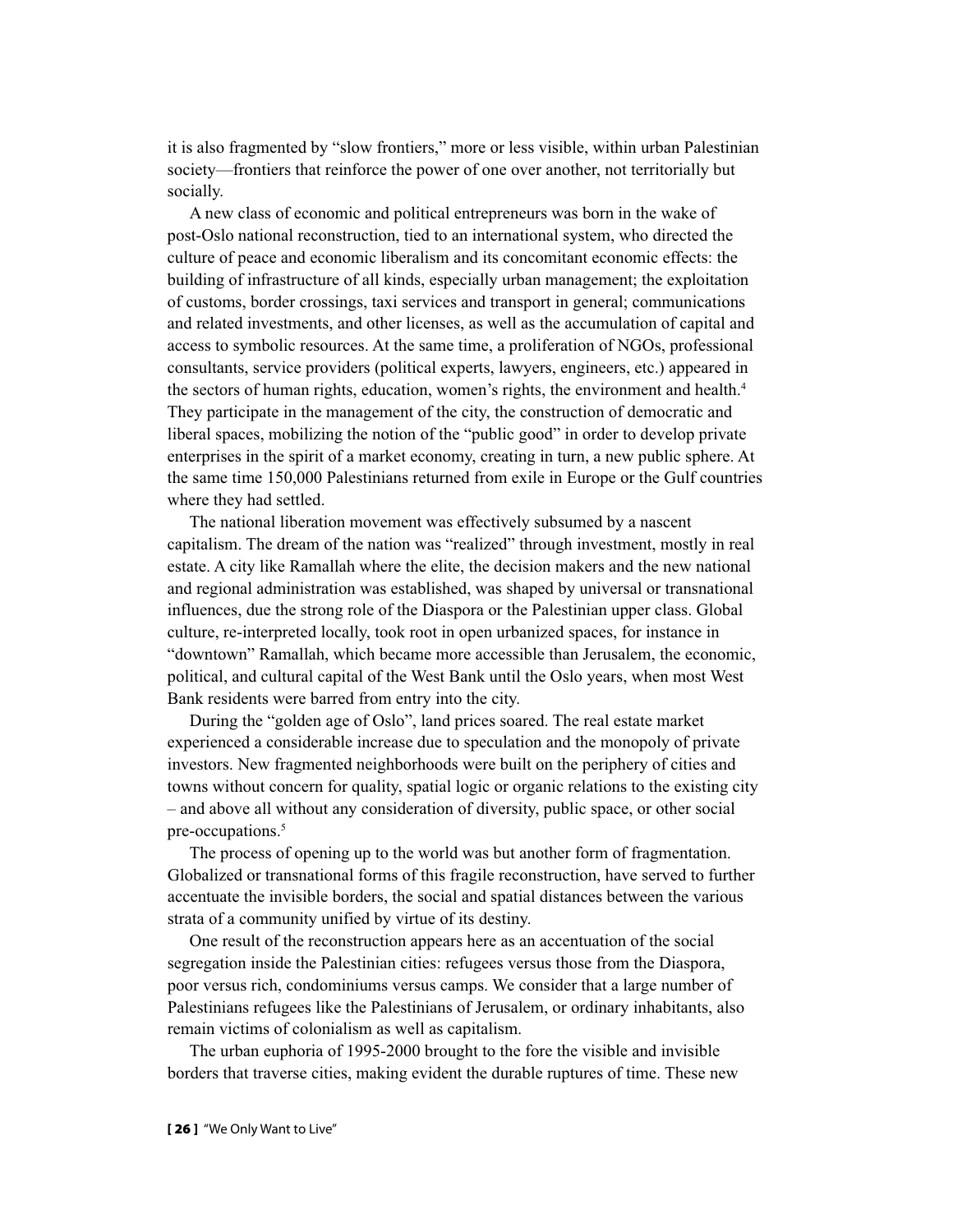urban spaces contradict the idea of the city, denying its popular or heterogeneous layers preventing it from achieving symbolic aspects of shared common space and the quest for sociability, This last point is especially important: the absence of the notion of public space and the common good, in the political sense of the meaning. Contrary to this idea – the new urban and public spaces (cafes, malls, etc) appear during this period to be linked to the sphere of media which has facilitated the separation of social spheres and the fragmentation of the social worlds without physical (human) relations.

In Palestine, public space is not the result of the actions of the state, but is a product of a cultural and economic sphere, largely independent of the (non-existent) state. This public sphere is associative, civic and transnational but does not attempt to address the political issues of a shared humanity and common good**.**

# **Towards Common Decency: "Enclosed Citizens" in Confined Neighborhoods**

I will now turn to the current situation, that of separation. Can we enrich the critical theory of the ghetto often used to characterize the current situation of enclosure?

The everyday activities in the Palestinian Territories and East Jerusalem reveal that the stigma stamped on Palestinian subjects by Israeli external "law and order" is not reflected, as Agamben argues, in Palestinian subjects barred from any access to a positive sense of their selves and their lives. This does not mean, however, that the notion of the "everyday:" is an unproblematic category here. For instance, "enclosed people" especially in East Jerusalem and the Palestinian suburbs (Anata, Bir Nabala) have develop extraordinary means to make ends meet. The most ordinary actions (one's daily job) may have the least unexpected consequences, such as imprisonment because of illegally having crossed the "border" between home and work. One may for example have to take the most dangerous measures (the risk of being jailed or injured) to earn a basic and decent living in order to provide for one's family. An ethnographic or sociological survey of these everyday activities, however, moves beyond the strict vocabulary of survival and resistance.

The recent separation and isolation of the Palestinian citizens, (in Jerusalem for instance) has had some paradoxical effects: one of them is the strengthening of the sense of privacy, intimacy and property, and individual and family capabilities (following the capability concepts of Amartya Sen and Paul Ricoeur<sup>6</sup>) especially, in the case of the refugees, as in Shu'fat camp discussed below. A sense of human decency in the context and conditions of enclosure, not only refers to economic well being but to individual choice, where individuals and families work for well-being and capabilities that cannot be realized on the larger scale of the collective. Enclosed Palestinians, especially in the case of refugees, seem to distinguish between the order of representation, where collective duties and norms such as resistance, nationalism, and the right of return are placed, and the order of affect which includes privacy, individual choice and self realization.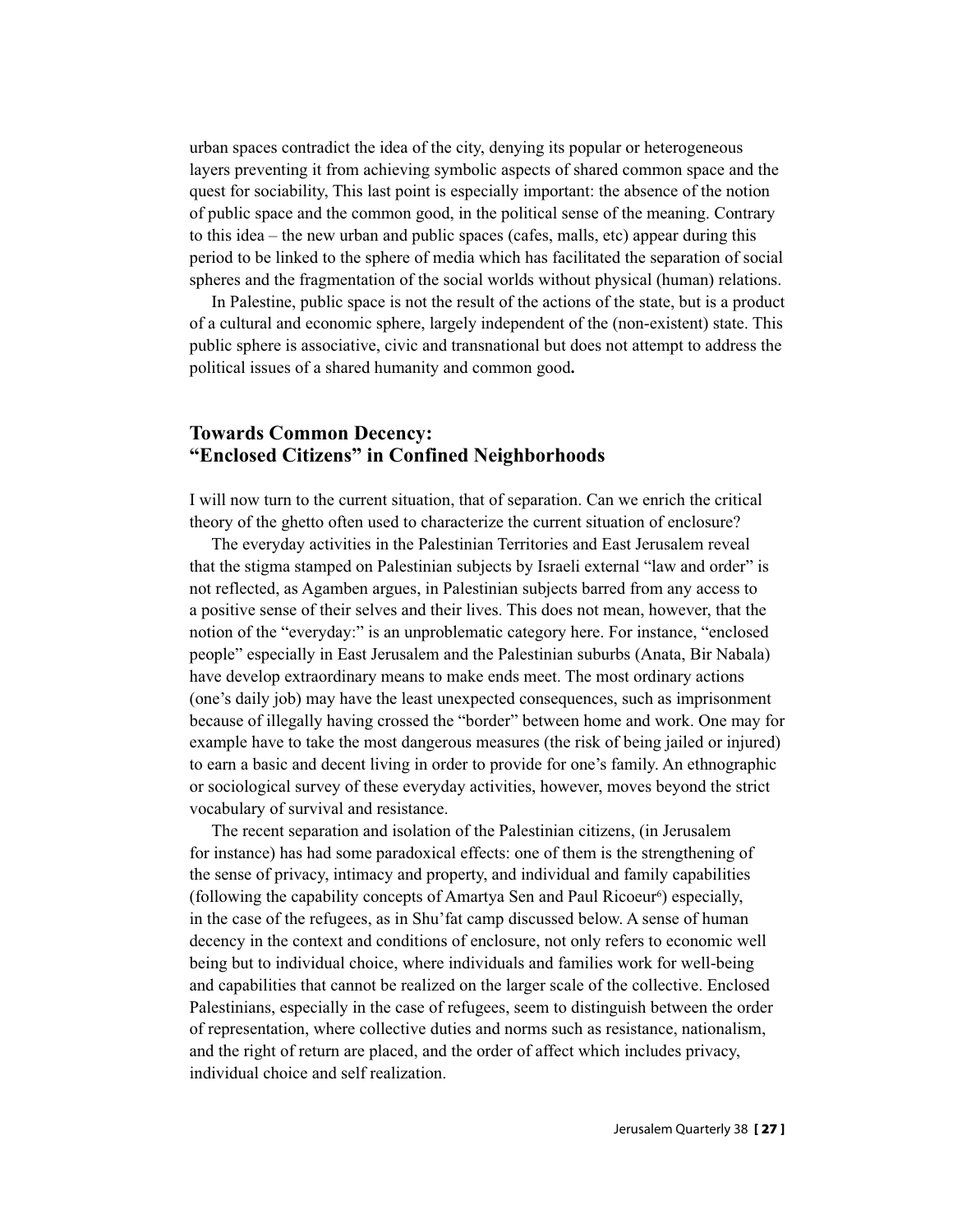The enclosed "citizen" (who is in fact without citizenship) uses her or his capacities to distinguish his or her intimate, individual and private world from "hostile" or "external" domination. Using the term 'enclosed citizens' assumes, not only the trapped fatalism of the "ghetto" situation, but even more, the *implementation* of ordinary or everyday practices and policies of life, that take advantage of the hope of resistance or patriotism and open new perspectives on individual liberalism and the theory of justice. Starting from several, examples in Shu'fat camp, I will briefly develop some ideas about everyday or ordinary practices that have emerged behind the Wall.

Through several surveys of the built environment I conducted in Shu'fat camp**,**  I aim to understand how concrete and everyday practices in the camp, begin with private and familiar space and operate in relation to larger notions of political and common arenas. The context produced by a chaotic, violent history, the minutiae of the law, of domination, and the systematic bias in the enforcement of law, seem to define a very limited set of possibilities – conditions that seemingly allow Palestinian camp residents little more than survival and deterioration. But we also find capabilities among residents to formulate and enact projects for the future. Despite the relations of force imposed by the closure (the control of movement and of the mobility of people, the military presence, and the physical imprint of the Wall), enclosed citizens create their own modalities for addressing and regulating these injustices. As well as the collective and historical representations of Palestinian national aspirations, individual and familial dynamics also seem to shape the future, producing a larger range of actions to challenge humiliation and dispossession, including the expropriation of land involved in the construction of the Wall.

## **Investment in the Domestic**

Residents of Shu'fat camp face a series of difficult questions as they pursue their daily life: how to improve their lives and construct livable spaces from which to act and communicate when war, restrictions and dispossession penetrate so deeply into their daily life? Shu'fat camp residents are Palestinian refugees, registered with UNRWA (United Nations Relief and Work Agency) and thus receive social and educational services, as well as a food ration card. Paradoxically, they are also residents of Jerusalem and under certain conditions benefit from city residential status. But the erection of the "security barrier" in 2005 has profoundly modified the civic status of Jerusalem residents and the small camp of Shu'fat with a registered population of less than 11,000 persons. The camp is now girded by two sections of the Wall, which also divides East Jerusalem into two parts. Those who find themselves on the "good" side of the Wall have seen their rights of residence and mobility maintained and have kept their civic rights. In Shu'fat, as in other Jerusalem area communities, the construction of the Wall has torn apart families, ripped the familial and economic fabric, historically governed by exchanges and proximity to Jerusalem or the hinterland of Ramallah. Spatial position has determined individual fates, dictating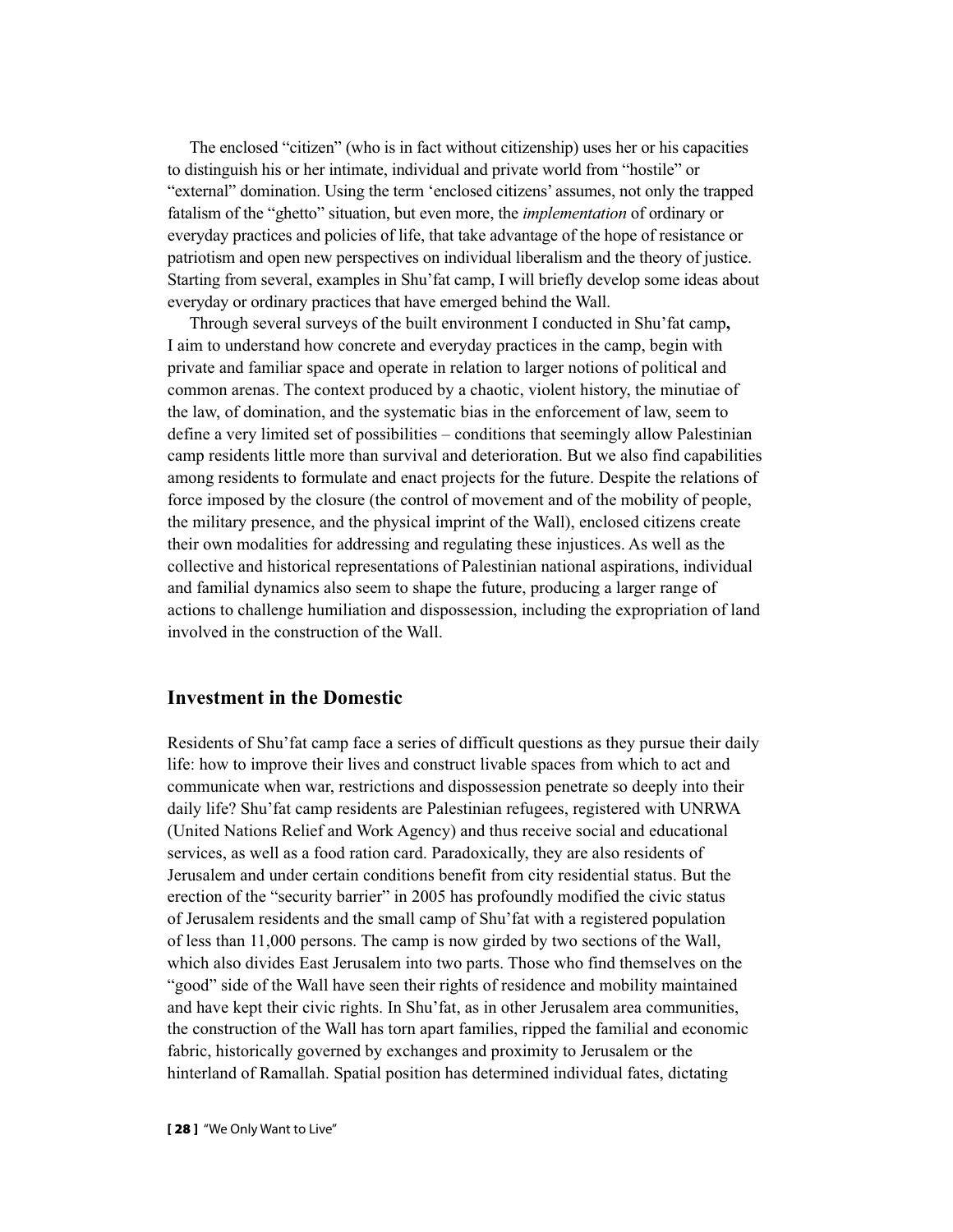social vulnerability for some and "luck" for others who maintain their freedom of movement and their social advantages. For those behind the Wall, it is a story of political and civil invisibility where the refugees nonetheless act to build and produce their own spaces.

Palestinians in Shu'fat camp invest above all in the domestic, as well as common space, working for material comfort for their families. Their attachment to place, privacy and security is affirmed through these investments, which are not always taken into account in conventional discourses of resistance. Their attachment to domesticity (nearness) privacy and individual rights appear here a tangible commitment and mode of action. Both commitment and action are responses to the fear of some future dispossession. The people of Shu'fat have already had their land expropriated twice, once in 1948 (their villages or places of origin) and again in  $1967$ .<sup>7</sup> In addition, the profound crisis of the national political project, contaminates property in the present, whereby one finds oneself currently attached to a property from which dispossession is anticipated in the near future. These forms of engagement with home and its surroundings – expressed as "pride of ownership" **–** are aimed less at publicly registering the condition of the refugee and more at affirming social life. The sensation of privacy (which is a universal value), the sense of attachment to familiar things and space also marks the emergence of individualism and subjectivity which are potentially linked to the notion of self realization and freedom, both values of political liberalism.

The house for Shu'fat residents is primarily a domestic space providing stability and relief from the hardships and stresses of daily life. We have observed a lot of activity related to home improvement (furniture decoration, renovations of the façade, and so on). Significantly, initiatives to improve homes occur especially in the areas bordering the wall. Beyond the home interior, one also finds expressions of "house pride" These include investments and small improvements on properties, such as gardens, as well as additions of stories and terraces since the Wall was built. For each property, residual spaces are cultivated, even landscaped. Dividing walls between neighbours and delimitation fences are being built. The refugee creates a domestic environment at the same time as reconfiguring his or her relationship with the outside world. Collective stairs to access gardens at the bottom of a slope have also been built by the residents or by the camp committee.

A marriage hall, popularly called "The Palace" has appeared in the middle of the camp. Financed by contributions from the camp residents and the camp's youth center, this vast marriage hall, colourful and festive, legitimizes the camp as a place of civility, even felicity. On Fridays, Shu'fat refugees' celebrate their weddings, and non-camp residents may also celebrate inside "the Palace". The rest of the time the hall is used for shows, ceremonies and local assemblies. The Palace is also utilized as a youth center where *dabke* is taught along with classes in rap. It is a place where each person feels a sense of belonging, as a haven, and not only a place of survival. There has also been investment in the areas of personal health and well-being, such as the construction of fitness centers, and shops selling cosmetics, furniture and sports products are on the rise.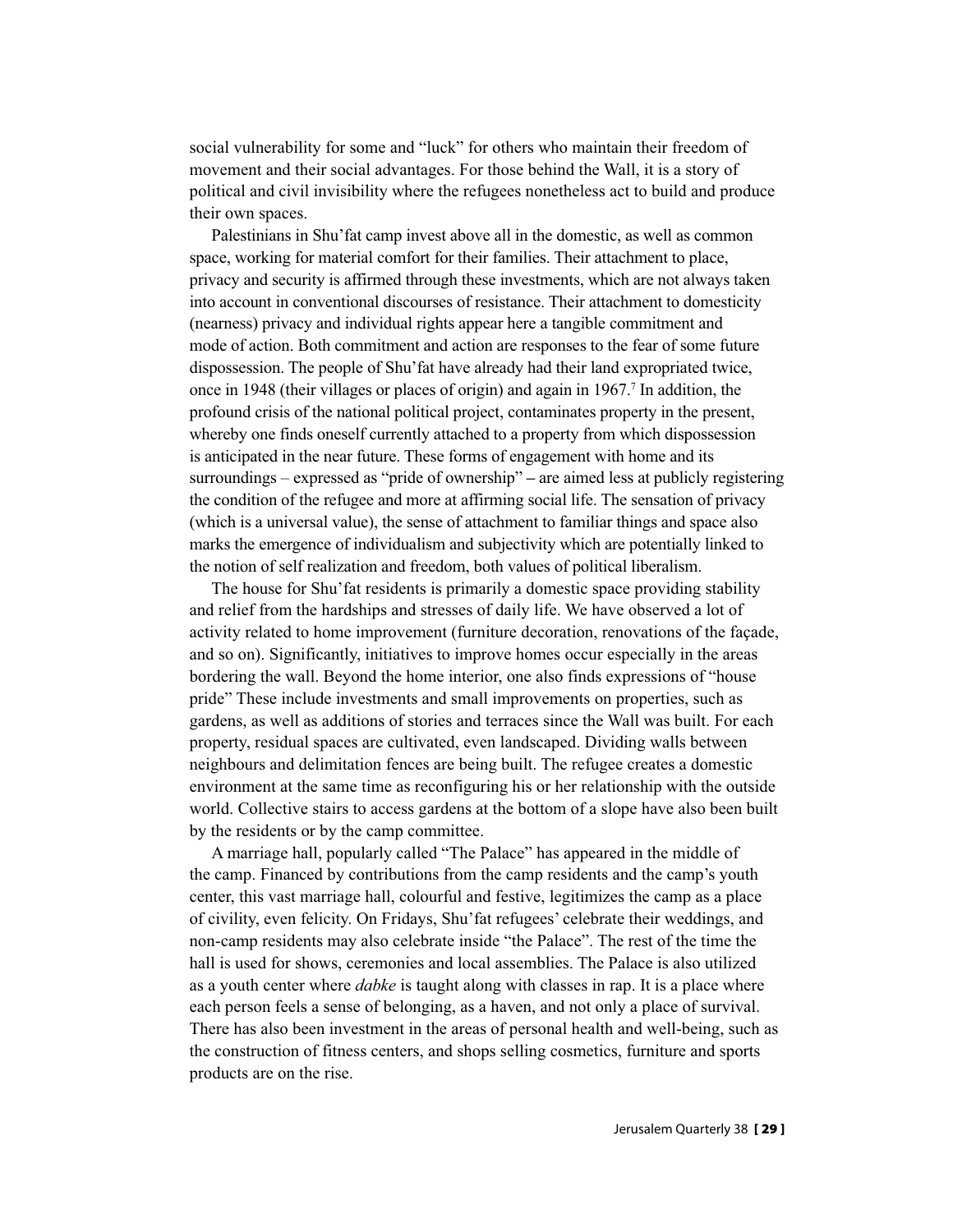

Entrance to Shu'fat Camp. *Source: Noura Akkawi*.

**[ 30 ]** "We Only Want to Live"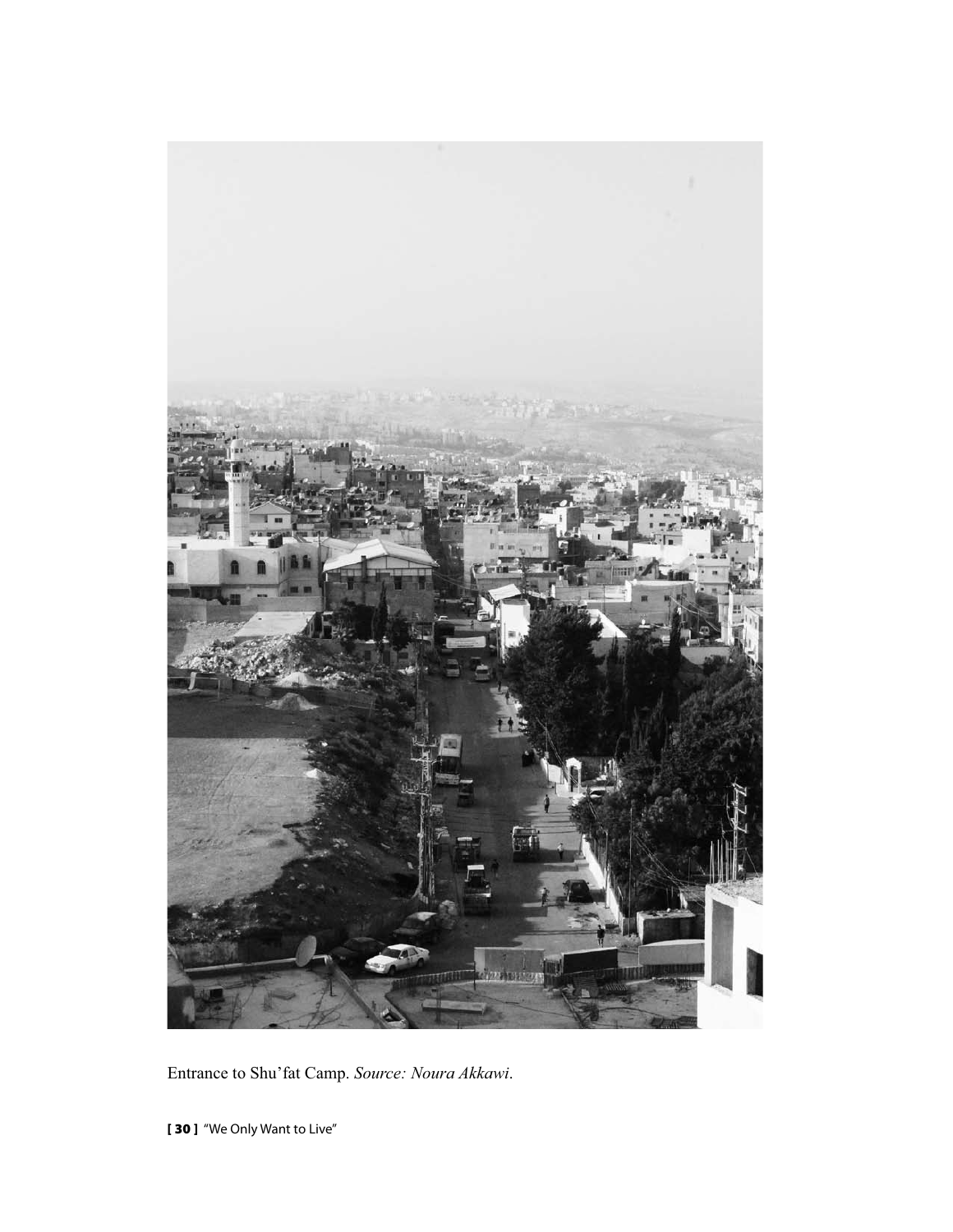We also observe a high level of land speculation in the camps, and a dynamic market of land tenure and construction (for housing and commercial development mostly in the margins of the Wall). Before the Wall was erected, some second generation refugees,entrepreneurs who had done well in their business enterprises, moved from the camp to Jerusalem. They held onto their property in the camp as a second residence close to their families, thereby demonstrating both the process of mobility from the camp to the city and keeping a foothold in the camp. Today, the movement is reversed: since the construction of the wall, there is also a large number of residents who have returned to Shu'fat in order to maintain their Jerusalem resident rights**.** In addition, many young people from other towns in the West Bank (and thus with Palestinian identity cards) come secretly to look for work, Shu'fat and East Jerusalem having been less shattered than the northern regions of the West Bank such as Nablus and Jenin.

"We will stay there, we will not be driven away a second time," say the residents of Shu'fat. For the refugees who stayed, they maintain first and foremost their rights to build, to plant, to improve and beautify their surroundings – to live as fully as possible. In other words, the attachment to the camp (which is largely absent from institutional discourses but found in individual narratives) remains or appears as a form of attachment to individual life and the sense of privacy and also expresses the wish for a future. It is necessary here to point out the gap between collective and historical discourses and personal behavior. Patriotism, national resistance and collective discourse about the right of return and above all the precariousness of the camp and its temporary status are visible as modes of representing the camp as a collectivity. But representations of attachment and belonging to the camp are situated in other layers of everyday practices.

## **Domesticating the Environment Step by Step**

Everyday policies and practices do not only concern commercial or housing development. Investments also extend to the urban sphere and infrastructural development, some of which takes place near the Wall. This is the case in local individual, family or group initiatives to install sewage systems which may not be formal collective effort through the camp committee or UNRWA, but instead rely on separate contracts, mediated by external parties such as the Jerusalem municipality. Requests for the installation of a water pipe in a new property, construction of a building at the edge of the camp, appealing an administrative decision (such as the denial of a permit for building or movement) requires personal involvement with the Israeli administration of Jerusalem. While these are not formal collective efforts, they result in communal activity. Responding to residents' demands for better transport into Jerusalem, the camp committee negotiated directly with the East Jerusalem bus company in order to have to their own line without having to transit through Anata.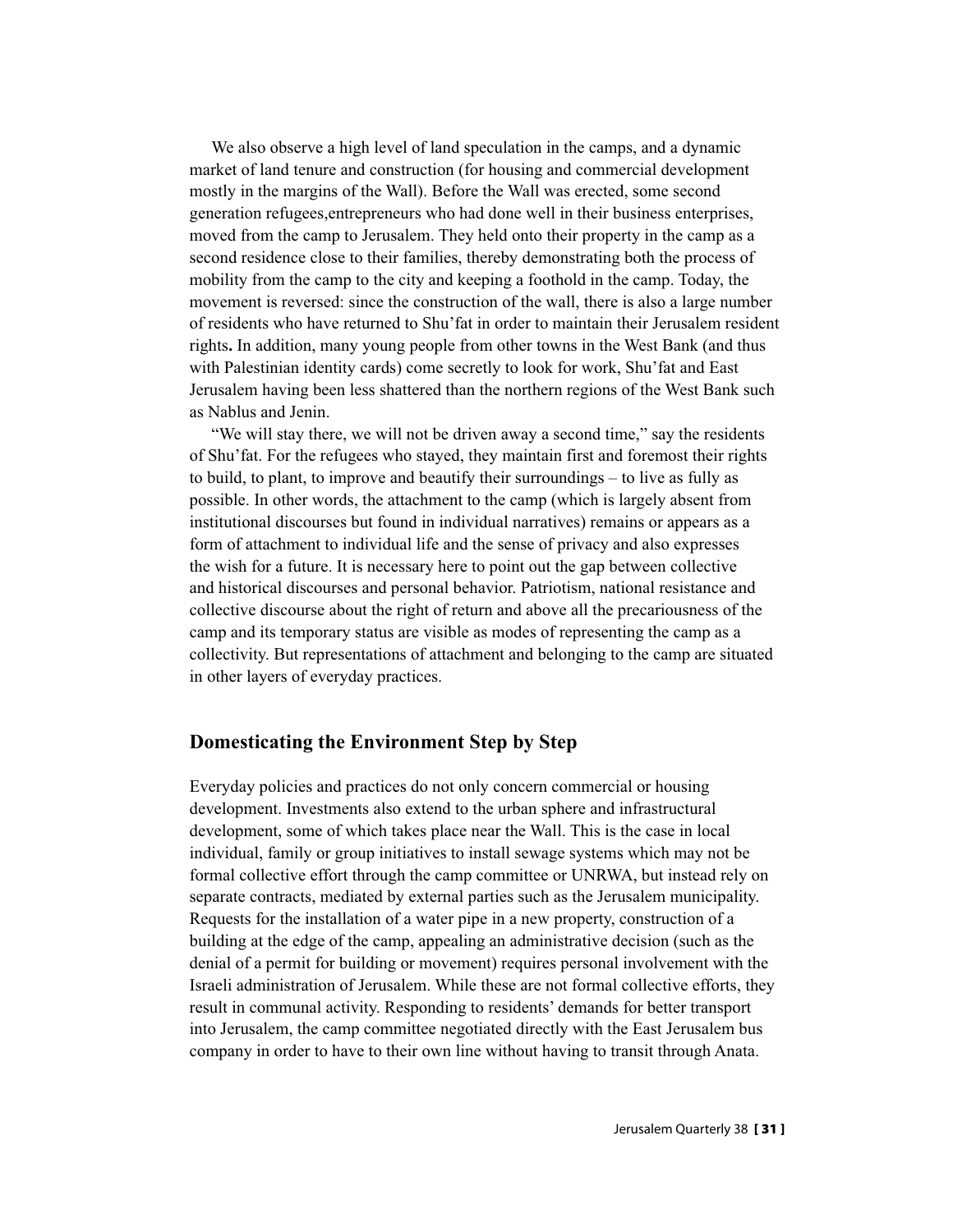

Domestic garden in Shu'fat Camp. *Source: Noura Akkawi*.

**[ 32 ]** "We Only Want to Live"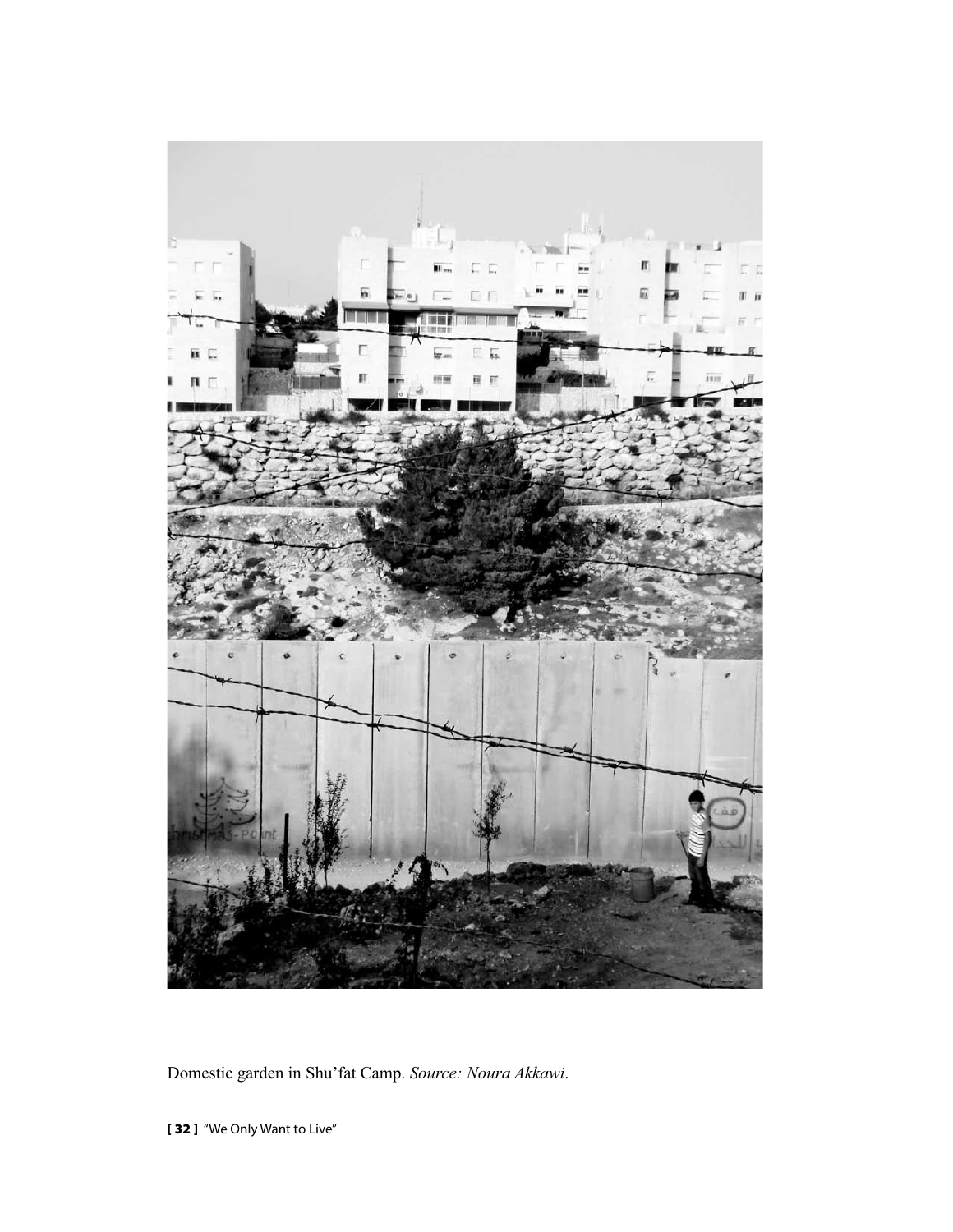I call all of these operations the 'domestication' of the environment as they open a large framework of personal or communal interactions in order to undo (deconstruct) the notion of enclosure in favor of the legitimization of residents built step by step. All these activities can perhaps be contrasted with the political representation of the camp, as a place of resistance against occupation and Israeli institutions but in fact have consequences in enlarging and changing the public domain and sphere. Actions to improve life in the camp are also seen as advancing the common good of all: "We are all united as the fingers on a hand, refugees or not," say the residents of Shu'fat.

## **Towards a Politics of Recognition**

As far as the political, urban and philosophical issues raised by my surveys in the areas beside the Wall, several points are relevant. First of all, the range of concrete, formal or informal operations taking place within the enclosure appear to be the way to transform the universe of enclosure into one of intimacy, safety and sometimes into some form of common good. The way of acting in this enclosed space, the various and huge encroachments on daily life, proceed not from some strategy of denunciation, but on the contrary, they creatively address the situation using the existing environment. Like a struggle for the recognition of what is "already present" (*déjà là*) – the actors operate and recognize the current space of life, shaped by personal and affective attachments. These intimate actions widen and enrich the surroundings to produce a collective space marked by various ways of engaging people – a form of political reawakening. Activities at the domestic scale concern common good and politics by weaving the fabric of a livable environment but without relying on any public institution. In these actions, enclosed "citizens" express the desire for safety and autonomy, trust and confidence. The mixture of fear and hope that Palestinians also call 'pessoptimism' provides here a theoretical starting point for the notion of dignity and recognition

*"We only want to live",* enclosed citizens are saying*.* This idea of happiness is not expressed in the language of universal morality. It consists in recognizing human capacities and capabilities: exchanging respect and working for a good life. Practical actions for the good life enlarge the notion of the common good towards the definition of common and pluralist spaces, converting collective norms and duties (patriotism, nation and refugee rights) into some common and shared meanings in the present. A theory of recognition could begin as this crossroad: a recognition of dignity and decency based on respect for, and preservation of, the integrity and privacy of persons – even if this remains conditioned by the obtaining of civil or juridical status.

*Sylvaine Bulle is a sociologist and Assistant Professor at L'Ecole des Haute Etudes en Sciences Sociales in Paris and the University Jean Monnet (St. Etienne).*